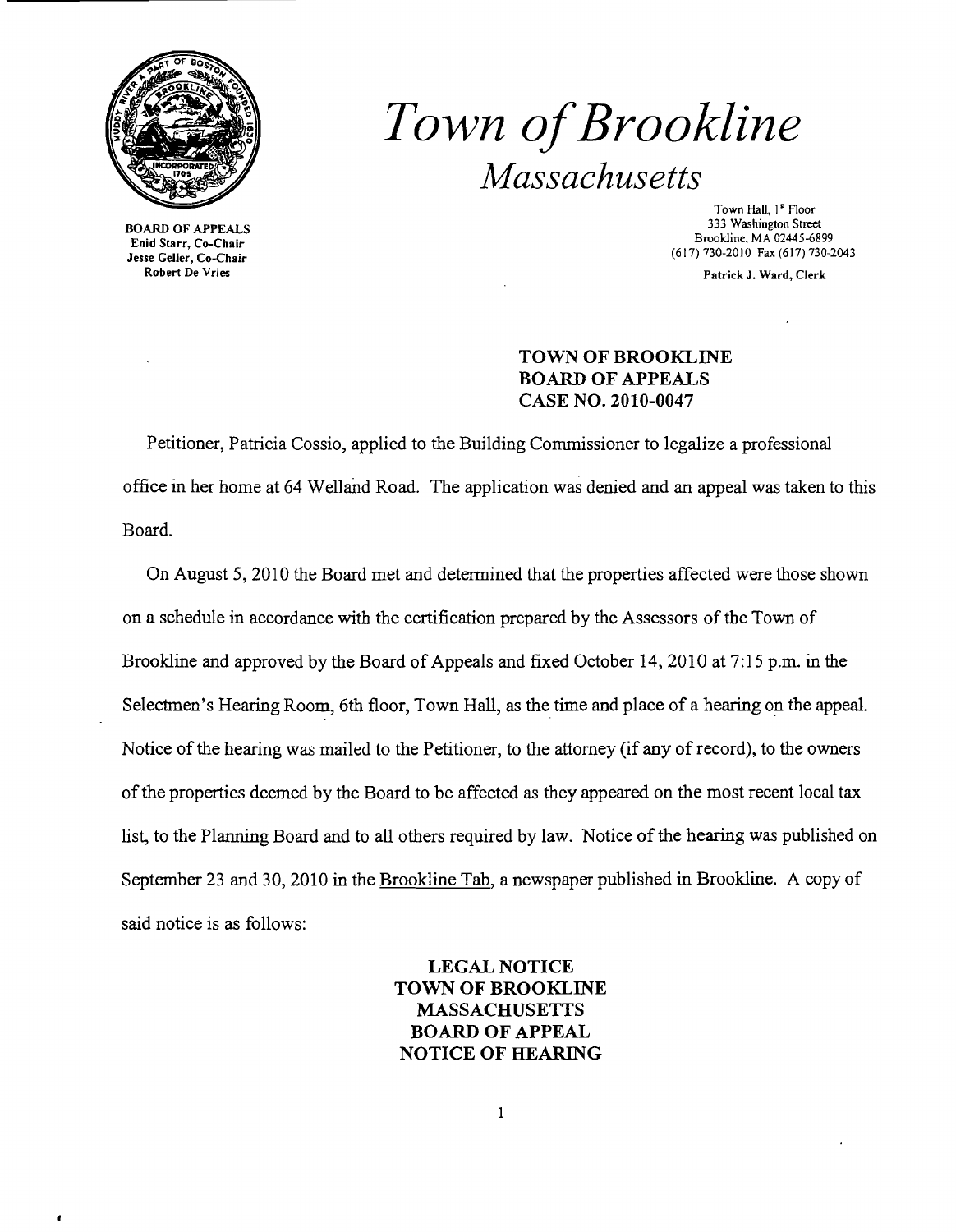Pursuant to M.G.L. C. 39, sections 23A & 23B, the Board of Appeals will conduct a public hearing to discuss the following case:

Petitioner: COSSIO PATRICIA Owner: COSSIO PATRICIA OVSICH ALEXANDER Location of Premises: 64 WELLAND RD Date of Hearing: October 14, 2010 Time of Hearing: 7:15p.m. Place of Hearing: Selectmen's Hearing Room, 6<sup>th</sup> floor

A public hearing will be held for a variance and/or special permit from

4.07; Table of Use Regulations, Use #58(a) and (d), special permit required. 8.02.2; Alteration or Extension, special permit required.

Of the Zoning By-Law to legalize part time professional office in home requiring BOA relief at 64 WELLAND RD BRKL

## Said premise located in a S-7(single family) residence district.

*Heanngs, once opened, may be continued by the Chair to a date and time certain. No further notice will be mailed to abutters or advertised in the TAB. Questions regarding whether a hearing has been continued, or the date and time ofany hearing may be directed to the Zoning Administrator at* 617-734-2134 *or check meeting calendar at:http://calendars. town. brookline. ma. uslMasterTownCalandarl?Form1D=158.* 

The Town of Brookline does not discriminate on the basis of disability in admission to, access to, or *operations ofits programs, services or activities. Individuals who need auxiliary aids for effective*  communication in programs and services of the Town of Brookline are invited to make their needs *known to the ADA Coordinator, Stephen Bressler, Town of Brookline, 11 Pierce Street, Brookline, MA 02445. Telephone:* (617) *730-2330; TDD* (617) *730-2327.* 

## Enid Starr Jesse Geller Robert De Vries

At the time and place specified in the notice, this Board held a public hearing. Present at the

hearing was Chairman, Enid Starr and Board Members, Jonathan Book and Lisa Serafin. The

petitioner, was represented by Attorney Ronny Sydney of 1318 Beacon Street, Brookline, MA.

Ms. Sydney stated that while on a routine inspection at the WeIland Road property, a Building

Inspector was mistaken for a patient and asked to wait in a waiting room. She said this is how it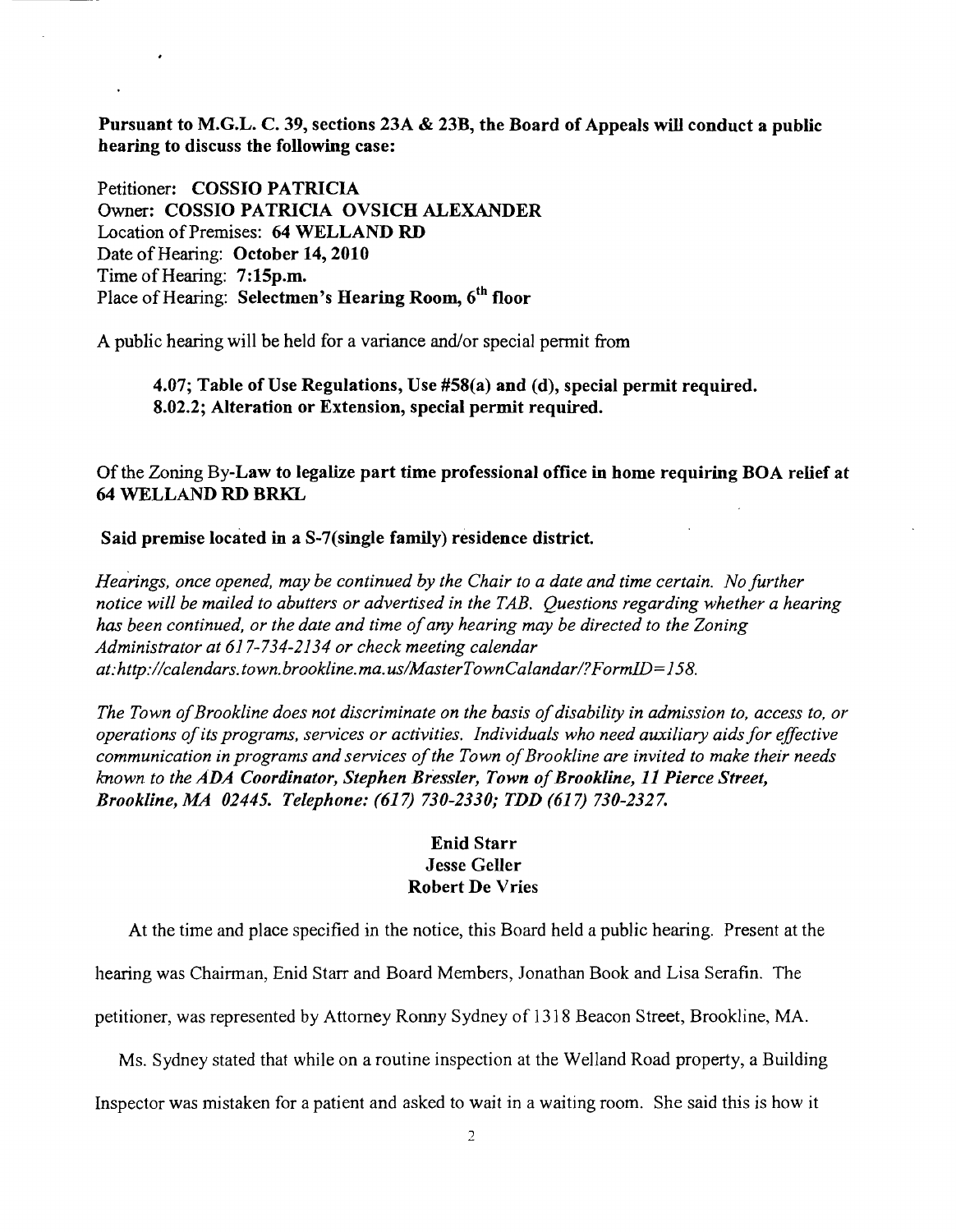was discovered that Dr. Cossio was operating a professional office from her home. The Building Commissioner informed the applicant that a special permit is required to operate a professional office, in this case a psychiatrist's office, within a residence in a residential district, and that she needed to either apply for relief or cease seeing clients.

Ms. Sydney described the 64 WeIland Road property as a two-and-a-half-story, single-family dwelling located near Brookline High School. A driveway runs along the right side of the dwelling, expanding into a parking area in the rear. There is a single-car garage underneath the dwelling at the rear, and two parking spaces at the end of the driveway. Attorney Sydney distributed a site plan dated 24 September 2010 prepared by Patrick Roseingrave, a professional land surveyor.

Ms. Sydney said that her client, Dr. Cossio wishes to legalize the psychiatrist office she is operating out of 64 Welland Road, which is also her place of residence. The applicant sees one client or couple at a time, from 9 a.m. to 7 p.m., Monday through Friday. Clients typically park in the driveway when they come to the house. Ms. Sydney reported that her client has been seeing patients for many years without complaint. Ms. Sydney said that although she had requested that the hours of operation be from  $8:00$  a.m. to  $6:00$  p.m., she later learned that Dr. Cossio normally operated from 9 a.m. to 7 p.m. and she requested that the Board consider modification of the recommended conditions of the Planning Board accordingly. Attorney Sydney said that her client understood the restrictions on accessory uses in residence districts, Section 4.04, ofthe Zoning By-Law and would abide by them. She said that her client meets the parking requirements for the use. She said that because of pre-existing non-conformities related to the structure, relief was needed in the form of a special permit from Section  $8.02.2$  of the Zoning By-Law. Also, a special permit is requested under Accessory Use *58A* of the table of use regulations.

3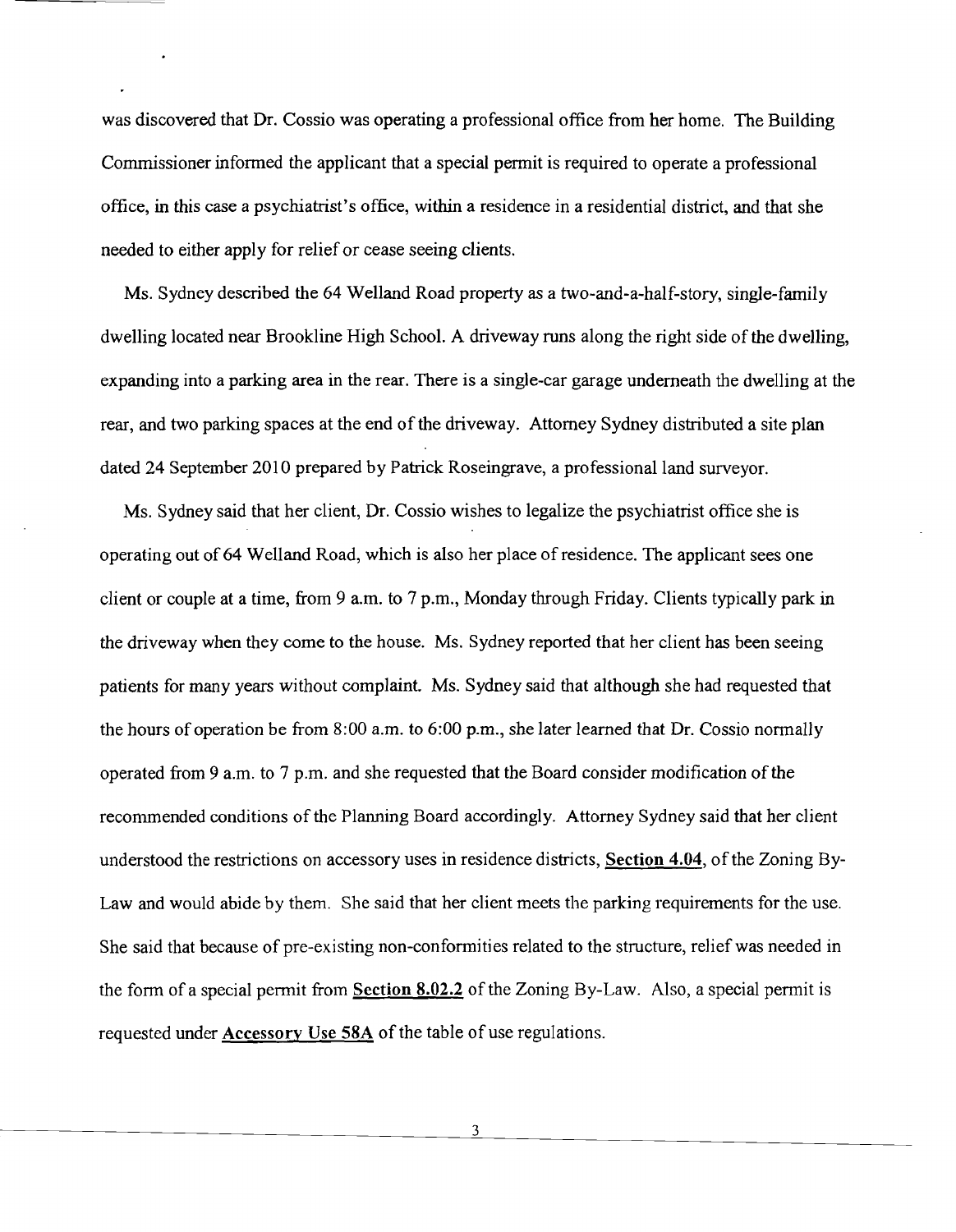The Chairman noted the receipt of several letters of support for the home office. She then asked whether anyone wished to speak in favor of the proposal. Two neighbors reported that they knew that Dr. Cossio saw patients in her home and they never experienced any problems related to the use. The both recommended approval of the requested relief.

The Chairman asked whether anyone wished to speak in opposition to the proposal and no one

rose to speak.

Lara Curtis Hayes, Senior Planner, delivered the findings of the Planning Board.

Section 4.05.b.1 – Restrictions on Accessory Uses in Residence Districts: An accessory use in a dwelling unit in any residence district is subject to the office parking provisions of Section 6.02, unless modified by the Board of Appeals by special permit. In S-7 districts, an office on the ground floor requires one parking space for every 200 square feet. *The office area is approximately 251 square feet. Therefore, the office would require* 1.25 *parking spaces, unless a special permit is*  issued by the Board of Appeals. The applicant has only one car that is parked in the garage, and is *proposing to provide the rest of the driveway for parking.* Section 4.07 - Table of Use Regulations, Use #58: An office within the place of residence of a

physician requires a special pennit in S districts. *Special permit required.*  Section 8.02.2 - Alteration or Extension: A special permit is required to alter/extend this nonconforming building. *Special permit required.* 

Ms. Curtis Hayes said that the Planning Board was not opposed to the legalization of this psychiatrist office. The applicant only sees one client or couple at a time, and the driveway has sufficient parking for a visiting client. The applicant spaces her appointments with 15 minutes between them, so there should not be much vehicular conflict. The proposed office should not interfere with surrounding dwellings or the neighborhood. Therefore, the Planning Board recommended approval of the application, subject to the following conditions:

- 1. To ensure adequate onsite parking is available, no more than one patient, couple or family shall visit the office at the same time.
- 2. Office hours shall not commence before 8:00 a.m. nor extend beyond 6:00 p.m., Monday through Friday.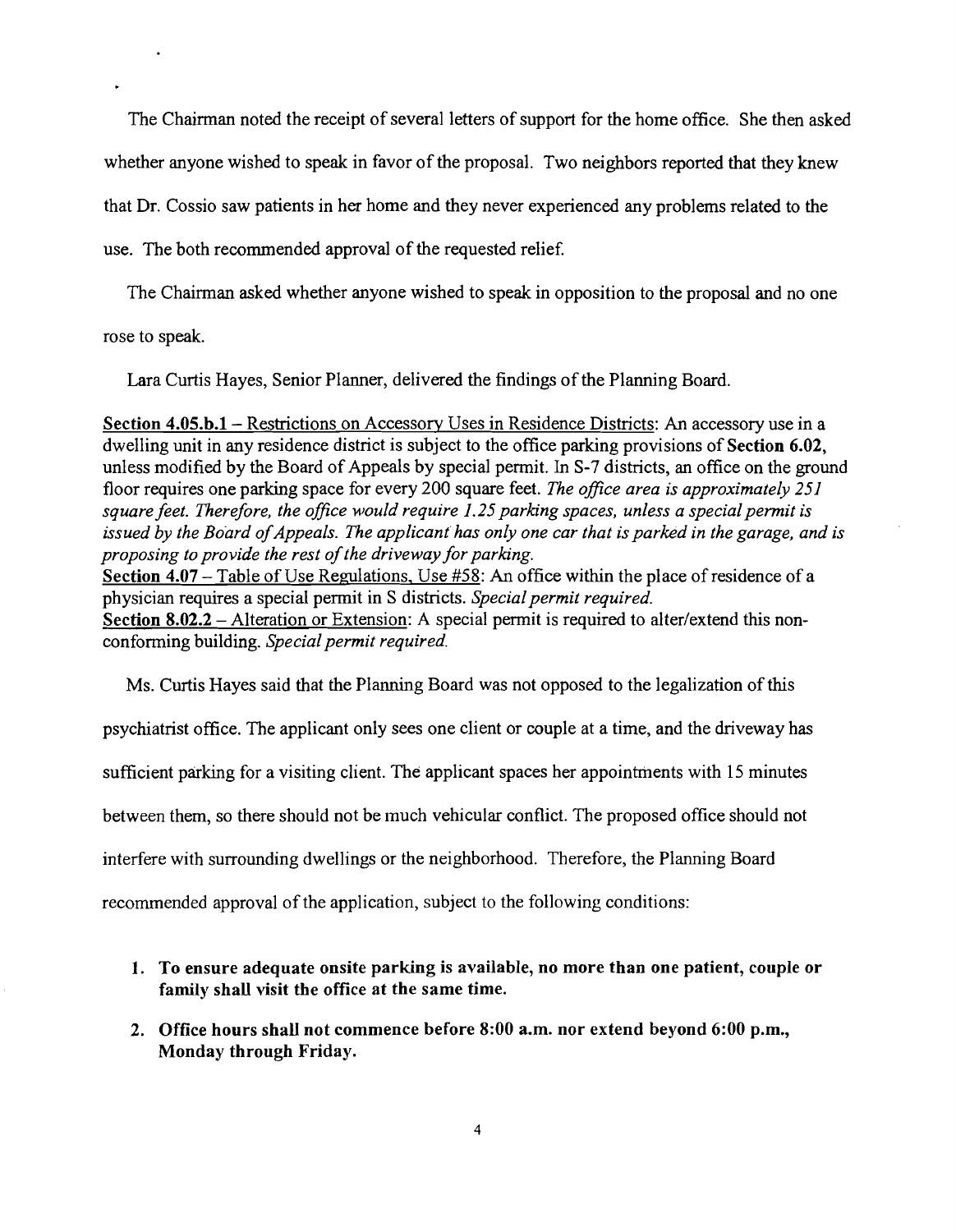- 3. This relief shall expire in five years from the date of this decision unless the Board of Appeals votes to extend the same.
- 4. Prior to issuance of a building permit, the applicant shall submit to the Building Commissioner for review and approval for conformance to the Board of Appeals decision: 1) a final site plan, stamped and signed by a registered engineer or land surveyor and indicating the location of the parking space to be used by clients; and 2) evidence the Board of Appeals decision has been recorded at the Registry of Deeds.

The Chairman then called upon Michael Shepard, the Building Commissioner, to report the recommendations of the Building Department. Mr. Shepard reported that his office had received no complaints related to the use and that the petitioner had been very cooperative during the process. He recommended that the hours in condition #2 be changed to reflect the times the office is actually in operation.

The Board, having deliberated on this matter and having considered the foregoing testimony, concludes that it is desirable to grant Special Permits and that the petitioner has satisfied the requirements necessary for relief under Sections 4.07 Table of Use Regulations, Use 58A, 8.02.2, and 9.05 of the Zoning By-Law and made the following specific findings pursuant to Section 9.05 of the Zoning By-Law:

- a. The specific site is an appropriate location for such a use, structure, or condition.
- b. The use as developed will not adversely affect the neighborhood.
- c. There will be no nuisance or serious hazard to vehicles or pedestrians.
- d. Adequate and appropriate facilities will be provided for the proper operation of the proposed use.

During deliberations, the Chairman, referring to the first condition recommended by the

Planning Board, stated that the responsibility of the Board is to regulate parking not how a doctor operates hislher practice. She said that the site plan showed an ample amount of parking available particularly given the short term nature of the visits. Board Member Book agreed stating that he felt